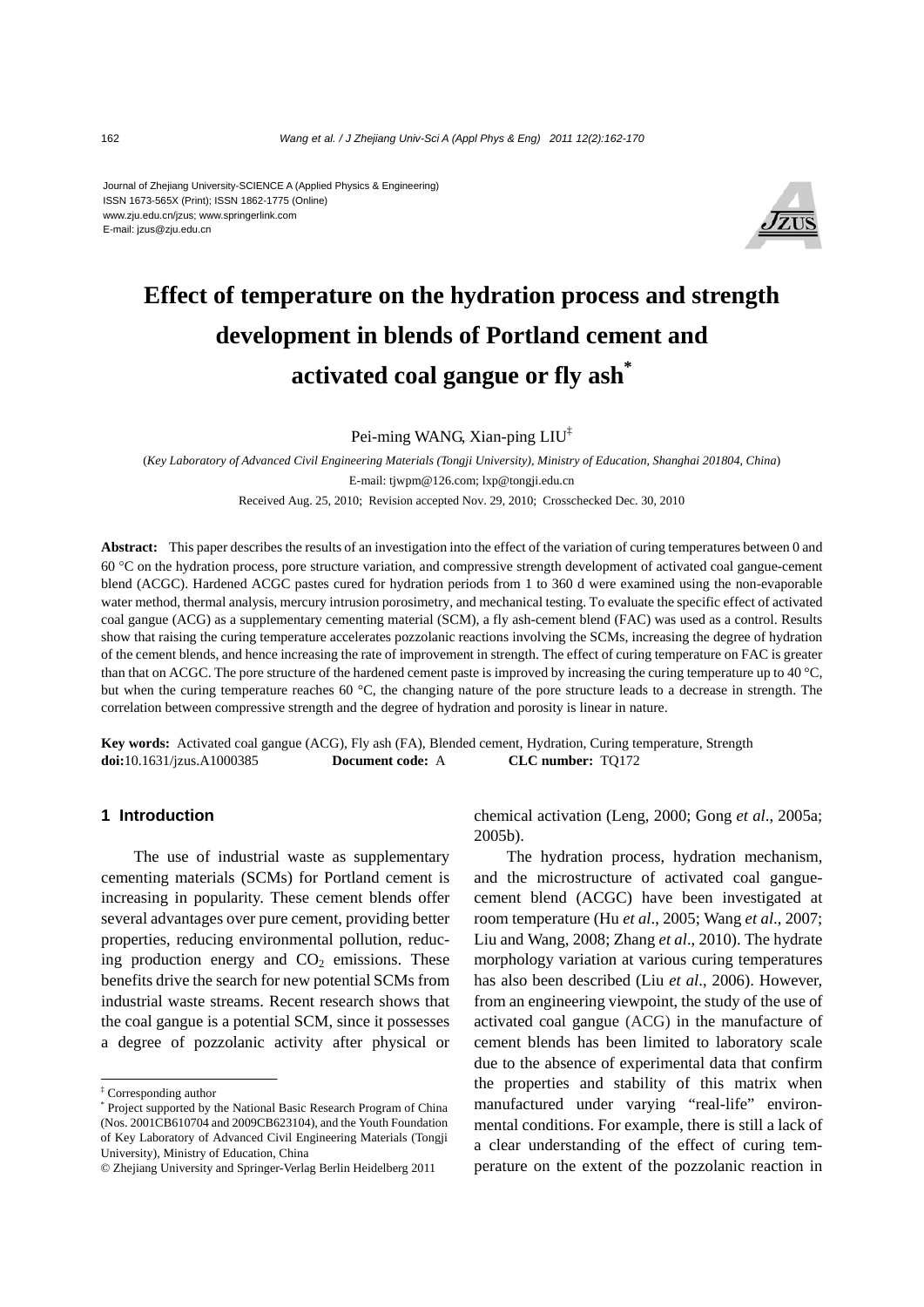ACG and the consequent effect on strength development of ACGC.

Curing temperature is widely known to play an important role in the hydration, microstructure formation, and bulk properties of Portland and blended cements (Lothenbach *et al*., 2007; 2008; Matschei and Glasser, 2010). Increased temperatures promote the hydration leading to high early strength development. In the later stages of curing, however, the strength of cements hydrated at increased temperatures can be lower than that of equivalent samples hydrated at room temperature. The evolution of hydrated phases at 60 °C causes microstructural changes, reducing the effect of these high temperature curings on the final performance of the cement. The relationship between porosity (total porosity, partial porosity in pore size interval between 1 and 0.1 μm, and partial porosity in pore size interval below 0.1 μm) and the degree of hydration of cement pastes containing metakaolin at 60 °C is defined less than that found at 20 °C curing regimes (Rojas and Sánchez de Rojas, 2005). It indicates that curing temperature has a direct effect on this correlation. The pozzolanic reaction involving SCMs is significantly accelerated by increasing curing temperature. The nonevaporable water (NEW) and calcium hydroxide (CH) contents show an inversion after extended curing although the levels increase with temperature in the early stages of curing (Escalante-garcía and Sharp, 2001; Haneharas *et al*., 2001; Gómez-Zamorano and Escalante-García, 2010).

To characterize the effect of curing temperature on the final properties of ACGC and the relationship between the development of properties, degree of hydration, and microstructure, we examined the degree of hydration, structure variation, and strength development in ACGC over a range of temperatures from 0 to 60 °C for hydration periods of 1 to 360 d. A cement blend containing fly ash (FA) was used as a control.

### **2 Materials and methods**

#### **2.1 Materials**

Portland cement was blended with the SCMs. The main SCM was ACG made by high temperature calcination from an experimental blend of coal gangue. This particular coal gangue has a high level of calcium achieved by the addition of certain proportions of limestone, gypsum, and fluorite (Li *et al*., 2006). The ACG was then cooled and ground into powder. FA was used as a control SCM. The two SCMs were incorporated at 30% (w/w) with Portland cement, respectively. The two blended cements prepared were ACGC and FA-cement blend (FAC). The chemical compositions and particle size distributions of the two cement blends are given in Table 1 and Fig. 1. The physical properties of the two cement blends are given in Table 2.

#### **2.2 Experimental procedures**

The cement pastes were prepared with a water: binder ratio of 0.3. Cube shaped samples (20 mm× 20 mm×20 mm) were cast in steel molds, and cured



**Fig. 1 Particle size distributions of ACGC and FAC**

**Table 2 Physical properties of ACGC and FAC** 

| Material | Density    | Specific surface | Free-CaO     |  |
|----------|------------|------------------|--------------|--|
|          | $(g/cm^3)$ | area $(m^2/kg)$  | $(\%$ , w/w) |  |
| ACGC     | 2.98       | 440              | 0.52         |  |
| FAC.     | 2.86       | 400              | 0.06         |  |

**Table 1 Chemical compositions of ACGC and FAC**

| Material    | Chemical composition $(\% , w/w)$ |                  |           |                                |      |        |                 | LOI               |                  |      |
|-------------|-----------------------------------|------------------|-----------|--------------------------------|------|--------|-----------------|-------------------|------------------|------|
|             | CaO                               | SiO <sub>2</sub> | $Al_2O_3$ | Fe <sub>2</sub> O <sub>3</sub> | MgO  | $K_2O$ | SO <sub>3</sub> | Na <sub>2</sub> O | TiO <sub>2</sub> |      |
| <b>ACGC</b> | 47.5                              | 33.7             | 7.98      | 2.37                           | 0.95 | 0.79   | 2.00            | 0.20              | 0.29             | 1.82 |
| <b>FAC</b>  | 41.3                              | 32.4             | 16.80     | 2.21                           | 0.79 | 0.47   | 1.71            | 0.14              | 0.54             | 1.99 |

LOI: loss on ignition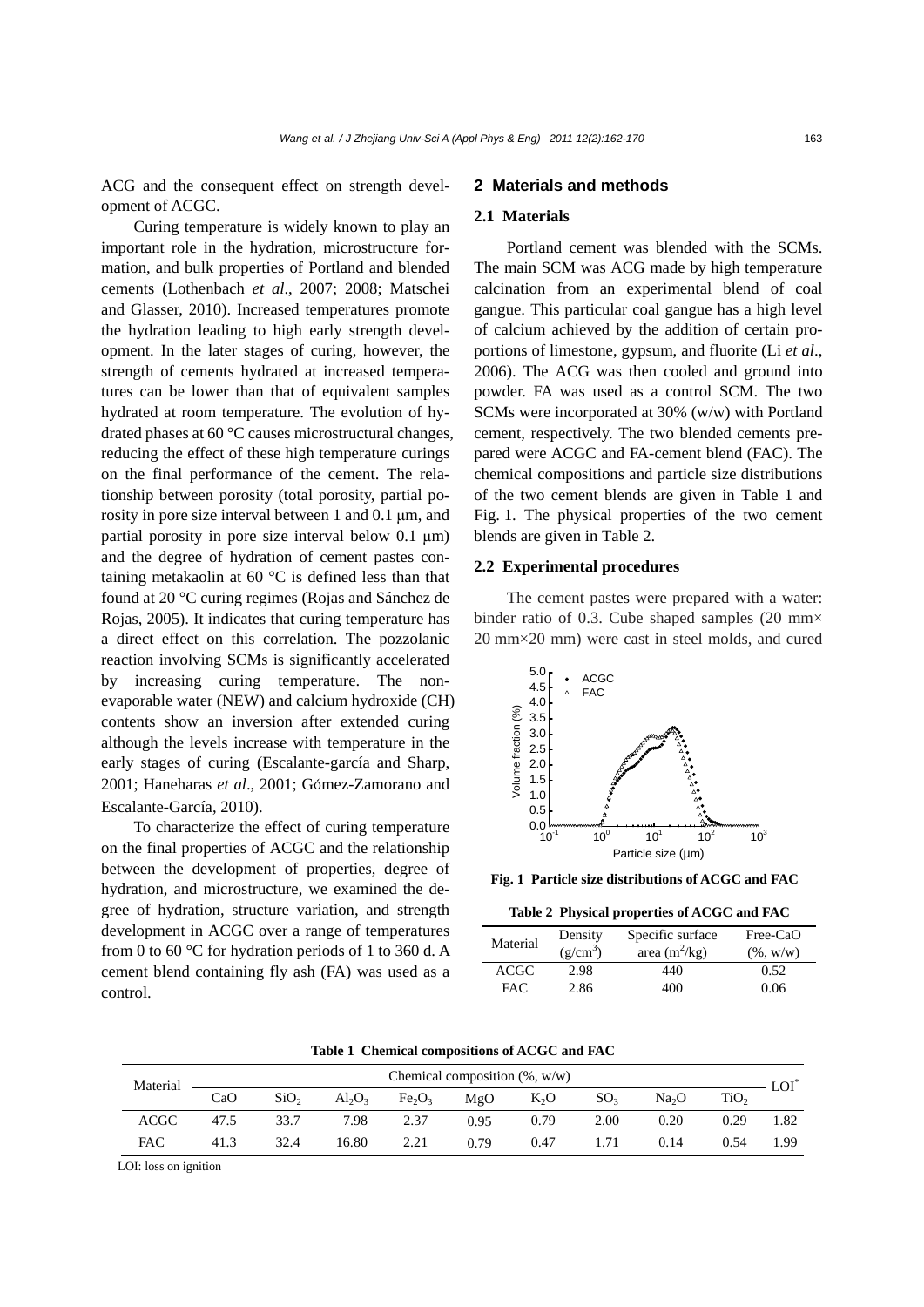in airtight sealed containers at 0, 20, 40, and 60 °C. The samples were removed from the molds after 1 d, and then cured at the experimental temperatures in airtight sealed containers. The compressive strength of the samples was determined at preset intervals.

Pieces of approximately 10 mm nominal size obtained after fracturing during the compressive strength test were subjected to drying treatment by washing with ethanol and then being placed in a vacuum oven at 45 °C for 24 h to stop the hydration reaction. To determine the porosity and pore size distributions using a mercury intrusion porosimeter (MIP), the dried pieces were reduced to approximately 2 mm nominal size. To determine the degree of hydration by the NEW method and the CH content with differential scanning calorimetry (DSC), the dried pieces were ground to pass 80 μm sieve.

The fully hydrated cement samples were prepared with an excess of water and extended curing after ultra-fine grinding. They were cured in airtight sealed containers at 0, 20, 40, and 60 °C, respectively. After 360 d, the hydration of these fully hydrated samples was stopped as described above. An X-ray diffraction (XRD) analysis showed that there were no clinker minerals remaining in the samples, demonstrating that fully hydrated samples at various curing temperatures had been obtained. The powder was then used to determine the NEW level by high temperature calcination.

The content of NEW at a certain curing time, relative to that in a fully hydrated paste of the same cement at the same curing temperature, was used as a measurement of the degree of hydration. The degree of hydration was hence defined as the degree of reaction of the blended cements at a certain curing time in comparison with the maximum extent of reaction under the same curing conditions.

## **3 Results and discussion**

#### **3.1 Degree of hydration**

Fig. 2 shows the degree of hydration of ACGC and FAC in relation to the hydration time at various curing temperatures. The higher the curing temperature, the higher the degree of hydration. However, the difference in the degree of hydration between various curing temperatures is very small in the later stages of curing, having declined from the level of difference observed in the early stages of curing. This indicates that increasing curing temperature accelerates the reactions in the blended cements, especially the early hydration of cement clinker phases.



**Fig. 2 Degree of hydration of ACGC (a) and FAC (b) over a range of curing temperatures** 

Since the pozzolanic reaction occurs in the later hydration period of ACGC and FAC, a secondary stage showing a fast increase in the degree of hydration, beginning at 90, 56, 28, and 14 d at curing temperatures of 0, 20, 40, and 60 °C, respectively. It can be seen that the onset of the secondary fast increase stage occurs earlier with the increase of curing temperatures, which indicates that higher curing temperatures accelerate the pozzolanic reactions in ACG and FA in the later stages of hydration.

When the curing temperature is low, the degree of hydration of FAC early in the curing process is lower than that of ACGC at the equivalent stage, whereas when the curing temperature is high the opposite occurs. This phenomenon is particularly evident at temperatures of 0 and 60 °C, indicating that the degree of hydration of FAC is affected by the curing temperature to a greater extent than that of ACGC. In summary, low temperatures delay, and high temperatures accelerate the degree of hydration of FAC to a greater extent than that observed in ACGC.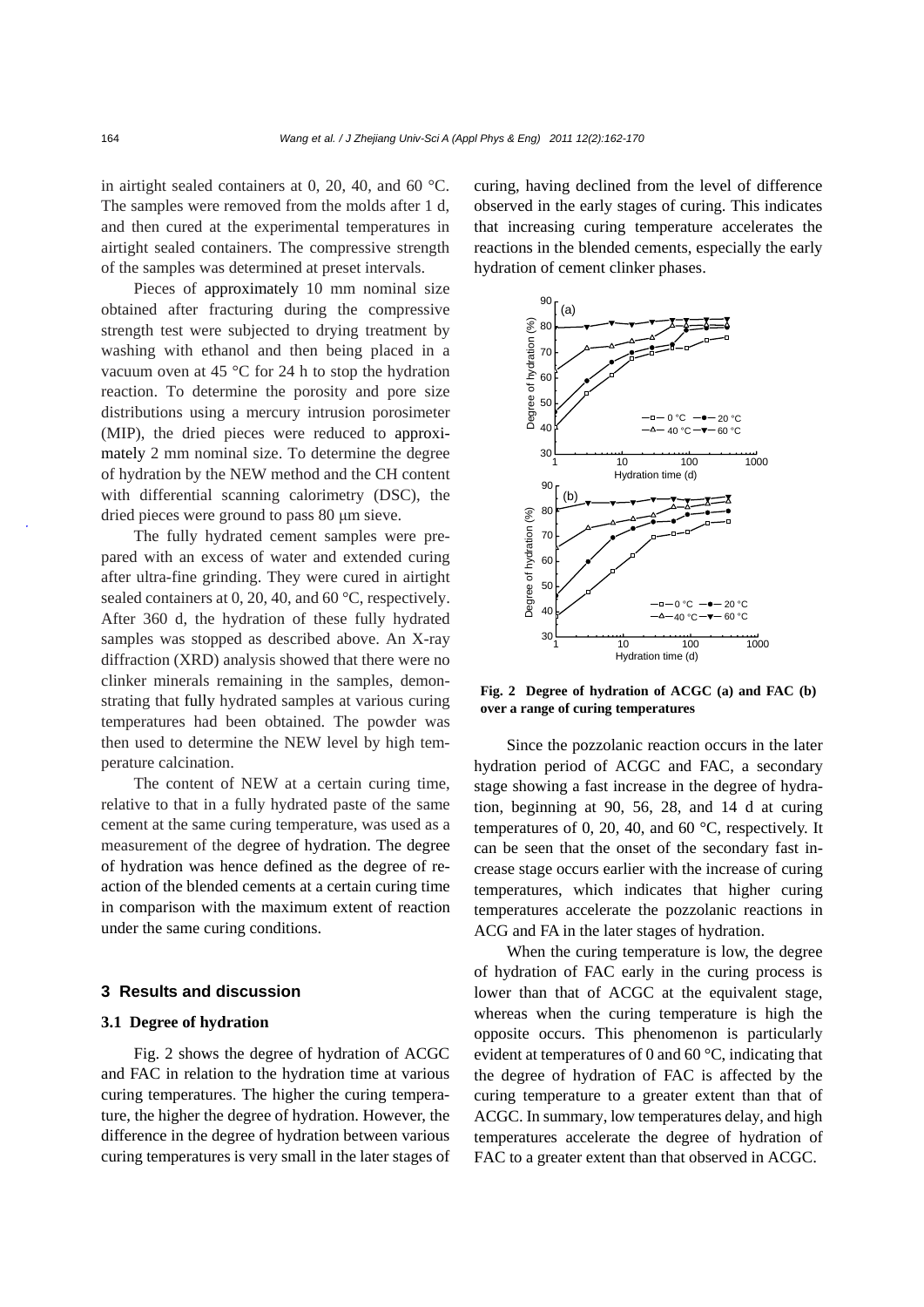#### **3.2 Calcium hydroxide content**

In general, the CH found in the cement pastes is generated by the hydration of calcium silicate. CH is consumed by pozzolanic reactions involving SCMs such as ACG or FA. Hence, the CH content variation observed in the cement pastes is a combined effect of the hydration of cement clinker phases and the pozzolanic reactions involving SCMs. The CH content of the cement pastes decreases when the amount consumed is more than that generated. Therefore, the hydration process of cement clinker phases and the extent of the pozzolanic reactions of the SCMs can be investigated by examining the variation in the CH content.

As shown in Fig. 3, at 20 $\degree$ C, the CH content in ACGC and FAC from 1 to 7 d increases with the hydration time, and then goes into a gradual decline. At 7 d, the CH content of ACGC and FAC are greater than 8% (w/w) and near 10% (w/w), and after 360 d are 7%  $(w/w)$  and 6%  $(w/w)$ , respectively. It is clear that the increase in the CH content of ACGC up to 7 d is slower than that observed in FAC over the same period, which indicates that the pozzolanic reaction in ACG occurs earlier, and the reaction extent is higher



**Fig. 3 CH content of ACGC (a) and FAC (b) over a range of curing temperatures** 

than in FA. However, later in the curing, the pozzolanic effect of FA is more significant than that of ACG resulting in a lower CH content.

At 40 and 60 °C, the CH content of ACGC is lower than at 20 °C: the higher the curing temperature, the lower the CH content. In addition, raising the curing temperature brings forward the time at which the amount of CH generated by cement clinker hydration is less than that consumed by the pozzolanic reaction, that is, 7 d at 20  $\degree$ C, 3 d at 40  $\degree$ C, and 1 d at 60 °C. The accelerated consumption of CH indicates that the pozzolanic reaction of ACG is accelerated by increasing the temperature. The effect is not so marked in the clinker phases.

At 40 and 60 °C, the CH content of FAC hydrated for 1 d reaches a maximum, however, at 20 °C, the content is lower than that at 40  $\mathrm{^{\circ}C}$ , and higher than that at 60 °C. That is because the pozzolanic reactivity of FA is lower than that of ACG during the early stages of curing, a curing temperature of 40 °C accelerates the hydration of cement clinker phases more than it does to the pozzolanic reaction of FA, but at a higher curing temperature (60 °C) the acceleration effect is more significant on the rate of reaction in FA. After 1 d, the CH content decreases gradually with the hydration time, below the level observed at 20 °C. The final CH contents of FAC at 40 and 60 °C are lower than those of ACGC. The higher the curing temperature, the more CH has been consumed. Therefore, raising the curing temperature accelerates the pozzolanic reaction of both ACG and FA, but the accelerating effect is more significant to the latter than to the former.

At 0 °C, the time for the CH content of ACGC to reach its maximum value of approximately 9% is 14 d, whereas for FAC it is 90 d. Compared with samples cured at 20 °C, this low curing temperature delays both the hydration of cement clinker phases and the pozzolanic reactions of ACG and FA. The effect on the latter is more significant than that on the former. This extends the time before the amount of CH generated by cement hydration is less than that consumed by pozzolanic reaction. The final CH content of ACGC is lower than that of FAC, which indicates that the pozzolanic reactivity of FA is delayed to a greater extent than that of ACG.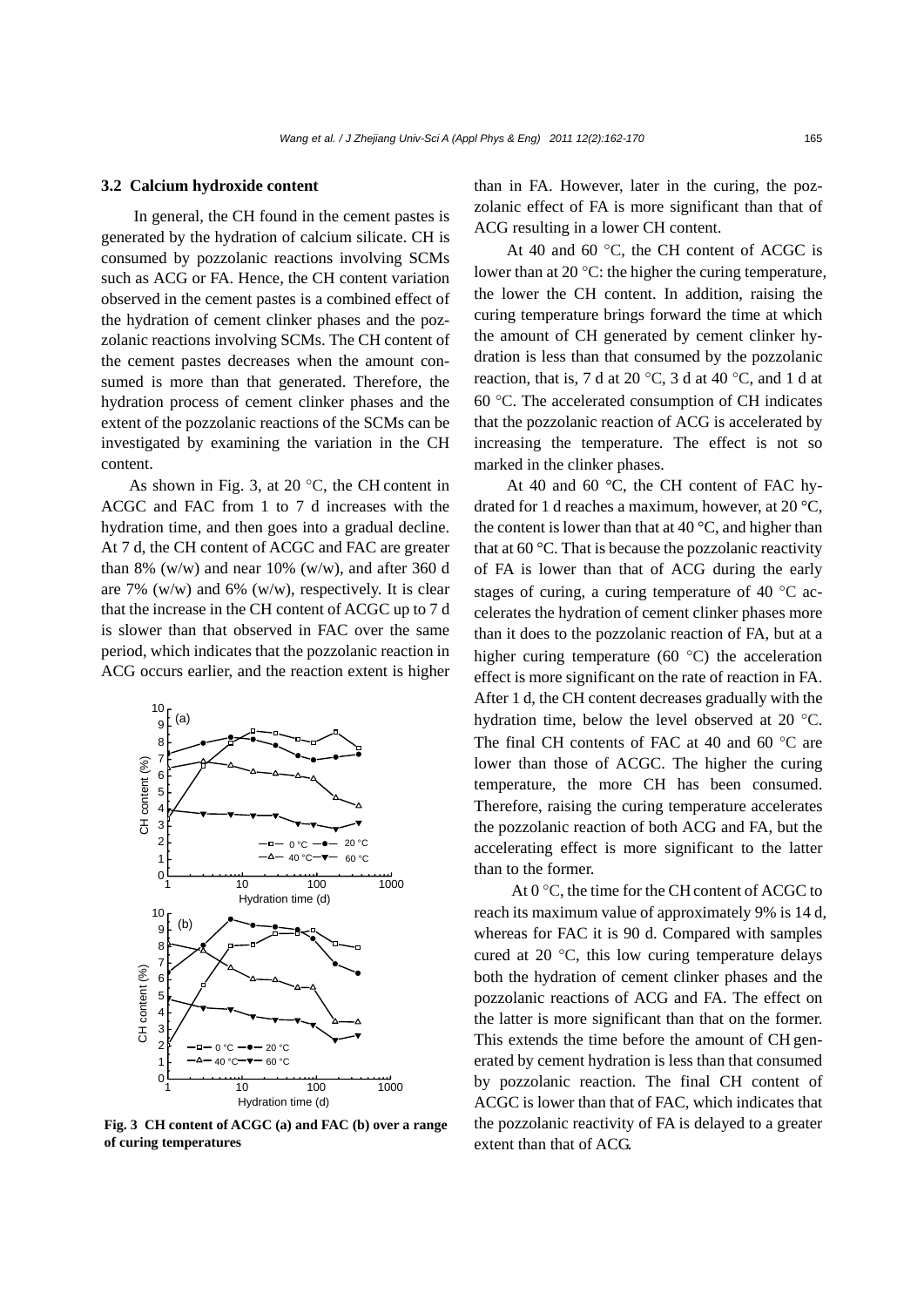We can conclude that raising the curing temperature accelerates both the hydration of cement clinker phases and the pozzolanic reaction involving SCMs, and the effect is more significant on the latter than on the former. In addition, FAC is more significantly affected by curing temperature than ACGC. The low curing temperature will further delay and the high curing temperature will further accelerate the pozzolanic reaction of FA.

## **3.3 Pore structure**

Mehta and Monteiro (1993) and Taylor (1997) suggested that pore sizes observed in hydrated cement pastes can be divided into four classes, and these pore size ranges can be correlated to paste properties (Table 3).

**Table 3 Classification of pore size in hydrated cement paste and properties affected (Mehta and Monteiro, 1993; Taylor, 1997)**

| Designation                              | Pore diameter<br>(nm) | Properties affected                                                            |
|------------------------------------------|-----------------------|--------------------------------------------------------------------------------|
| <b>Hydrated phases</b><br>(gel) porosity | ${<}10$               | Shrinkage and creep                                                            |
| Medium<br>capillaries                    | $10 - 50$             | Strength,<br>permeability,<br>creep and shrinkage at<br>high relative humidity |
| Large capillaries                        | $50 - 10^3$           | Strength<br>and<br>perme-<br>ability                                           |
| Large capillaries<br>and entrained air   | $>10^3$               | Strength                                                                       |

Figs. 4–6 show the total porosities, mean pore diameters, and pore size distributions of ACGC and FAC after 360 d of hydration at various curing temperatures. The results show that in general, the total porosities and the mean pore diameters of ACGC and FAC decrease with an increase in curing temperature with the exception of observations made at 60 °C. This is because the proportion of gel pores to capillary pores increases with the degree of hydration as the curing temperature is increased. At 60 °C, however, the total porosities and the mean pore diameters of ACGC and FAC increase enormously as the proportion of gel pores decreases and that of large capillary pores increases to some critical value.

The increase in curing temperature accelerates the hydration of cement clinker phases and promotes the formation of more hydrates, filling the space



**Fig. 4 Total porosities of ACGC and FAC over a range of curing temperatures** 



**Fig. 5 Mean pore diameters of ACGC and FAC over a range of curing temperatures** 



**Fig. 6 Pore diameter distributions of ACGC (a) and FAC (b) over a range of curing temperatures**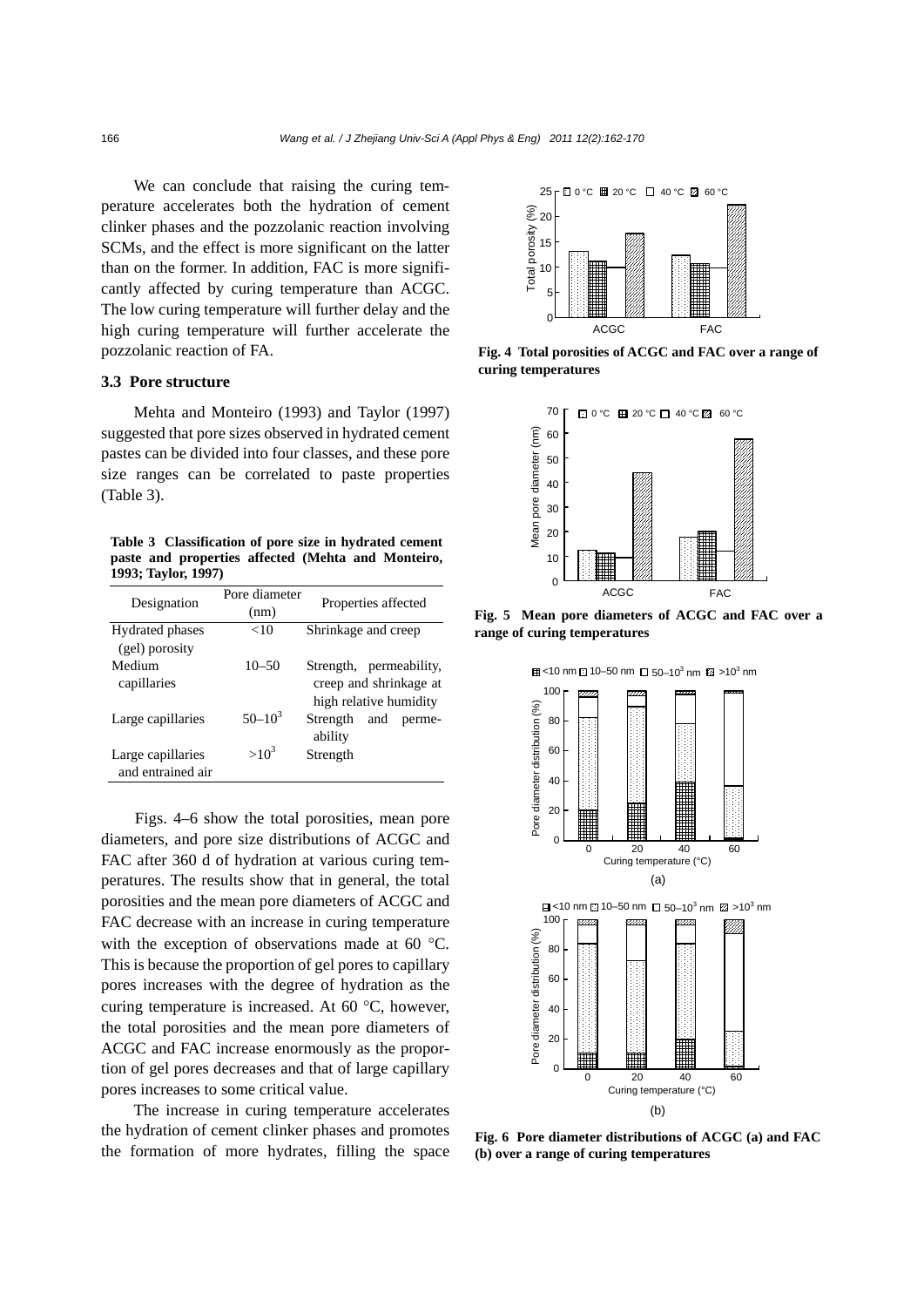originally occupied by water. The reactions involving SCMs are accelerated by the increase in curing temperature to a greater extent than those of the clinker phases (Section 3.2), resulting in the formation of pozzolanic reaction products that fill the pores. In addition, the residue from the SCMs will act as microaggregates. Thus, the pore structure of the hardened cement paste is refined. However, if the curing temperature is too high, the hydrates grow too quickly, and consume a great amount of free water, resulting in an increase of large capillary pores and consequent pore structure deterioration.

Fig. 6 also shows that, except for the deterioration of the pore structure at 60 $\degree$ C, the pore structure of ACGC is finer than that of FAC at 0, 20, and 40 °C. This indicates that the ACG modifies the pore structure of hardened cement paste to a greater extent than FA when cured below 40 °C.

## **3.4 Compressive strength**

Fig. 7 shows the compressive strength of ACGC and FAC over a range of curing temperatures in relation to the hydration time. Basically, the higher the curing temperature, the higher the compressive strength, especially during the early stages of curing. The increased rate of compressive strength with hydration time varies over a range of curing temperatures. Note that in the later stages at 60 °C, the compressive strength is reduced.

The lower the curing temperature, the lower the early compressive strength of ACGC and FAC, but the faster the later compressive strength increases, which gradually narrows the gap between low temperature and high temperature. There is a reduction of compressive strength for ACGC at 60 °C after 56 d, and that for FAC at 60 °C is after 14 d. The compressive strengths of ACGC after 360 d in descending order are 40 °C (98 MPa), 20 °C (97 MPa), 0 °C (96 MPa) and 60  $\rm{^{\circ}C}$  (85 MPa), and those of FAC are 20 °C (102 MPa), 40 °C (101 MPa), 0 °C (101 MPa), and 60 °C (93 MPa).

At 0, 20, and 40  $\degree$ C, the early compressive strength of ACGC increases with increasing curing temperature, which is due to the accelerating effect of curing temperature on the hydration of blended cement. In addition, there is a secondary stage of fast increase of compressive strength due to the products formed by reaction between the active  $SiO_2$  and  $Al_2O_3$ in ACG with the CH. The higher the curing temperature, the sooner the secondary stage of fast increase occurs: after 14 d at 0 °C, 7 d at 20 °C, and 7 d at 40 °C. With the increase of curing temperature, the reactivity of ACG increases, and the time for onset of the pozzolanic reaction is advanced. A 60 °C curing temperature simultaneously accelerates the hydration of cement clinker phases and the pozzolanic reaction of ACG even in the early stages of curing, and the accelerating effect is more significant on the latter than on the former, resulting in no secondary stage of fast increase in compressive strength. As for FAC, the secondary stage of fast increase in compressive strength occurs at 0 and 20 °C between 14 and 56 d.



**Fig. 7 Compressive strength development of ACGC (a) and FAC (b) over a range of curing temperatures** 

We can conclude that raising curing temperature accelerates the early reaction of cement clinker phases and SCMs and thus increases early strength, but probably at the expense of final strength. However, although the initial compressive strength is low at low curing temperatures, the final compressive strength may be high. The differences in strength development between ACGC and FAC are probably due to the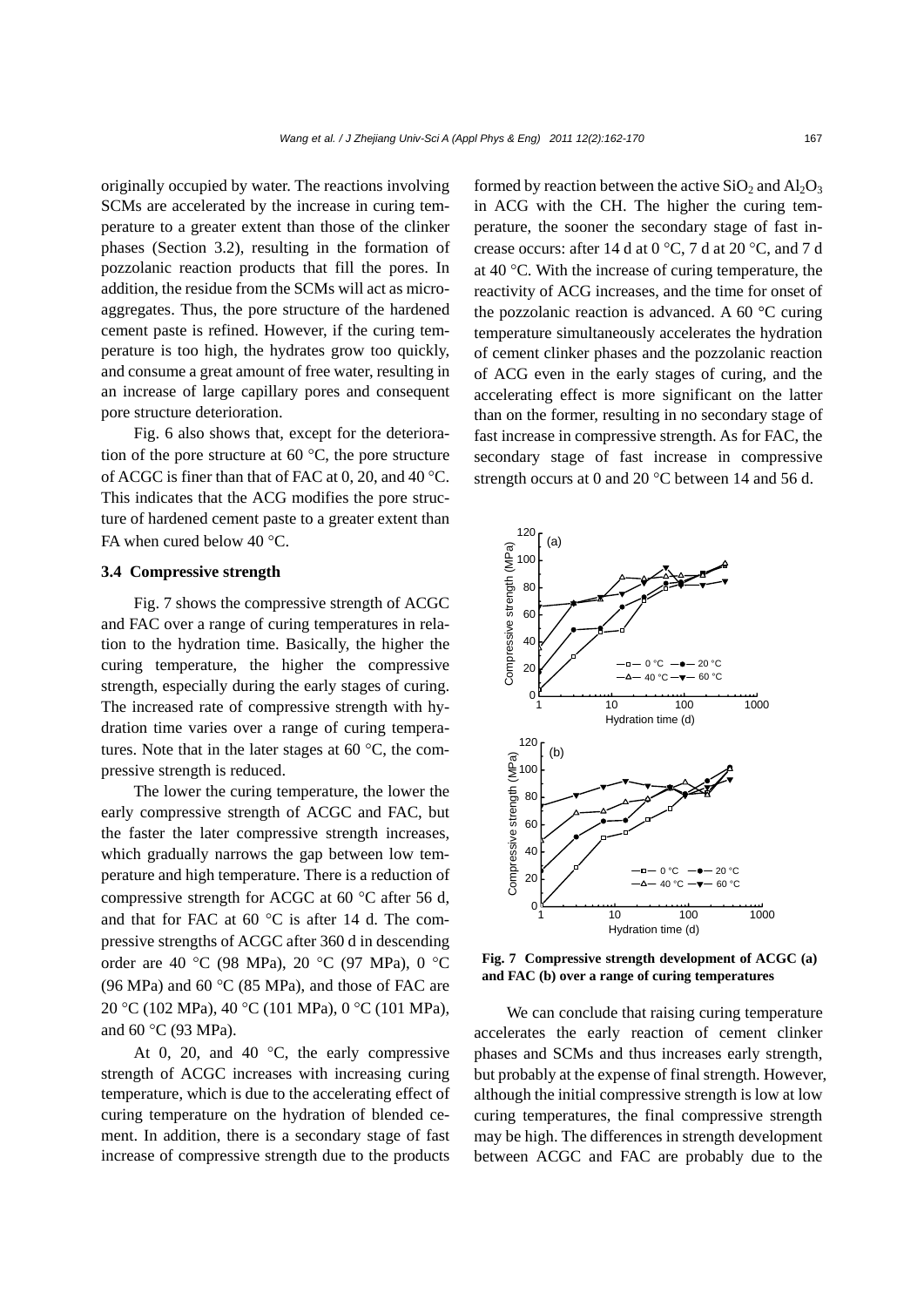degree of hydration and the microstructure. Since the low temperature delays, while the high temperature accelerates the hydration of FAC to a greater extent than in ACGC, the early compressive strength of FAC is lower than that of ACGC at  $0^{\circ}$ C, but higher than that of ACGC at 20, 40, and 60 °C. Because the final extent of pozzolanic reaction of FA is higher than that of ACG (Section 3.2), and FA acts as a microaggregate more effectively than ACG in the hardened cement paste, then the final compressive strength of FAC is higher than that of ACGC.

## **3.5 Relationship between compressive strength and the degree of hydration**

The hardened cement paste consists of hydrates with various morphologies and densities. The intrinsic strength of the dense, crystalline particles, and the bonding properties of ill-crystallized material generate bulk strength. Hence, the amount of hydrates plays a very important role in the strength development of hardened cement paste. The relative amount of hydrates to that in a fully hydrated paste of the same cement at various curing temperatures is expressed as the degree of hydration.

Using the values of the degree of hydration in conjunction with the values of compressive strength, it is possible to find a valid statistical equation that describes the relationship between the two parameters.

Fig. 8 shows the linear correlation between the degree of hydration and compressive strength over a range of curing temperatures for hydration periods from 1 to 360 d. The correlation coefficients for the curing temperatures of 0, 20, and 40  $^{\circ}$ C are all above 0.94, whereas the correlation coefficient for 60  $^{\circ}$ C is relatively low. Therefore, it can be inferred that at the curing temperature of about 40 °C and below, the compressive strength depends on the hydration degree. However, a curing temperature of 60 °C may affect the microstructure and damage the later compressive strength even though the degree of hydration is high.

## **3.6 Relationship between compressive strength and the porosity**

Using the total, capillary, and gel porosity values in conjunction with the values of compressive strength, it is possible to find a valid statistical equation that describes the relationship between the two parameters.

Fig. 9 shows the linear correlation between total, capillary, and gel pore porosity versus compressive strength at various curing temperatures at a hydration time of 360 d. The correlation coefficients for the total, capillary, and gel porosity are near 0.8 and in some cases even above 0.9. The main adverse factor influencing strength was the formation of pores with a radius greater than 10 nm, while pores with a radius less than 10 nm were advantageous since gel pore formation is related to a certain amount of hydrates.

The effect of curing temperature on the final strength of hardened cement paste is related to a variety of physical factors. In addition to the amount of hydrate, the variety, morphology, and distribution of the hydrates, the thermal expansion coefficient and the relative strength of different phases, and the interface structure, etc., would also affect the bulk strength of the material in varying degrees. In various ways, the factors listed above are determined by the degree of hydration, phase compositions, and microstructure, which together, in turn, determine physical properties, including strength.



**Fig. 8 Relationship between compressive strength and the degree of hydration over a range of temperatures for ACGC (a) and FAC (b)**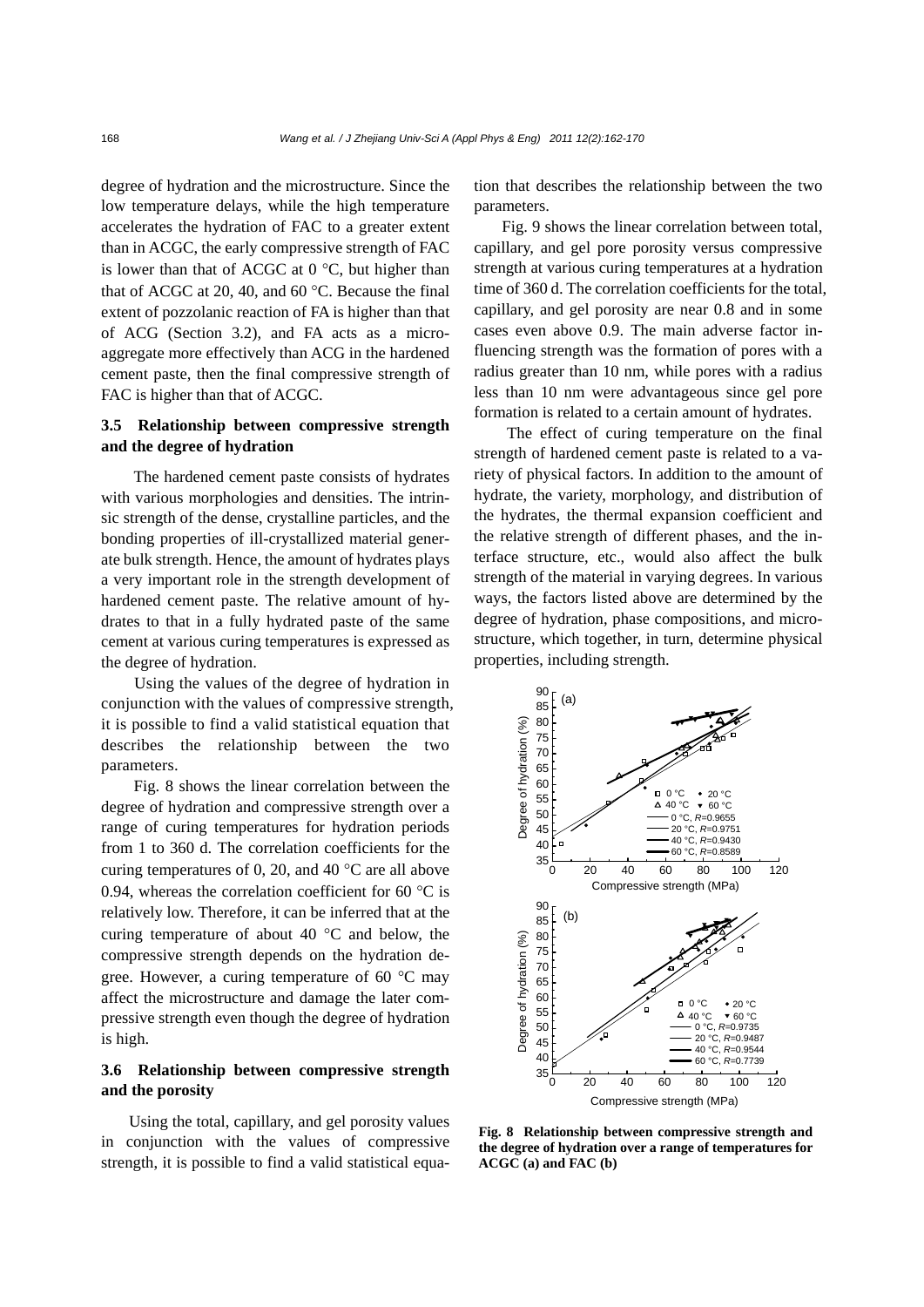

**Fig. 9 Relationship between compressive strength and the porosity over a range of temperatures for ACGC (a) and FAC (b)** 

Raising the curing temperature to a certain extent has a beneficial effect on strength development due to the acceleration of the hydration of cement clinker phases and the pozzolanic reactions involving the SCMs, which results in an increased amount of hydrates and modified pore structure. However, the high curing temperature also has an adverse effect on the strength development due to the fast growth, large size, and inhomogeneous distribution of the hydrates, as well as the pore structure deterioration. The combined effects of both determine the final strength of hardened cement paste. At curing temperatures of approximately 40 °C and below, the beneficial effect is dominant. Hence, the compressive strength increases with increasing curing temperature. At a curing temperature of 60 °C, the situation is reversed.

## **4 Conclusions**

1. Raising the curing temperature accelerates the hydration of cement clinker phases and the pozzolanic reaction of SCMs, hence increasing the overall hydration degree of the cement blends. The acceleration effect is more significant on SCMs than on cement clinker phases. The hydration of FAC is affected by curing temperature greater than that of ACGC.

2. The pore structure of ACGC and FAC is modified by raising the curing temperature except at a curing temperature level of 60 °C. The modification effect of ACG is more significant than that of FA. At 60 °C, the pore structure of both cements deteriorates.

3. Raising curing temperature increases early strength of the cement blends, but tends to decrease the final strength. However, although the initial compressive strength is low at a low curing temperature, the final compressive strength may be high.

4. Linear correlations between compressive strength and the degree of hydration, as well as between compressive strength and the porosity have been found. The increase of the degree of hydration with the increase in curing temperature increases the strength, but the increase in capillary porosity of the hardened cement paste decreases the strength.

#### **References**

- Escalante-garcía, J.I., Sharp, J.H., 2001. The microstructure and mechanical properties of blended cements hydrated at various temperatures. *Cement and Concrete Research*, **31**(5):695-702. [doi:10.1016/S0008-8846(01)00471-9]
- Gómez-Zamorano, L.Y., Escalante-García, J.I., 2010. Effect of curing temperature on the nonevaporable water in Portland cement blended with geothermal silica waste. *Cement and Concrete Composites*, **32**(8):603-610. [doi:10.1016/j. cemconcomp.2010.07.004]
- Gong, C.C., Song, X.Y., Li, D.X., 2005a. Mechanism discussion on calcined activate coal gangue. *Journal of Material Science and Engineering*, **23**(1):88-91, 108 (in Chinese).
- Gong, C.C., Tao, X., Li, D.X., 2005b. Study on activation and structure performance of calcined coal gangue. *Material Review*, **19**(2):115-117, 120 (in Chinese).
- Haneharas, S., Tomosawa, F., Kobayakawa, M., Hwang, K.R., 2001. Effects of water/powder ratio, mixing ratio of fly ash, and curing temperature on pozzolanic reaction of fly ash in cement paste. *Cement and Concrete Research*, **31**(1):31-39. [doi:10.1016/S0008-8846(00)00441-5]
- Hu, S.G., Wang, X., Lü, L.N., Geng, J., Ding, Q.J., 2005. The influence of coal gangue to the hydration process of Portland coal gangue cement. *Cement*, (8):5-7 (in Chinese).
- Leng, F.G., 2000. The comprehensive utilization of coal slack. *Build Science Research of Sichuan*, **26**(2):44-46 (in Chinese).
- Li, D.X., Song, X.Y., Gong, C.C., Pan, Z.H., 2006. Research on cementitious behavior and mechanism of pozzolanic